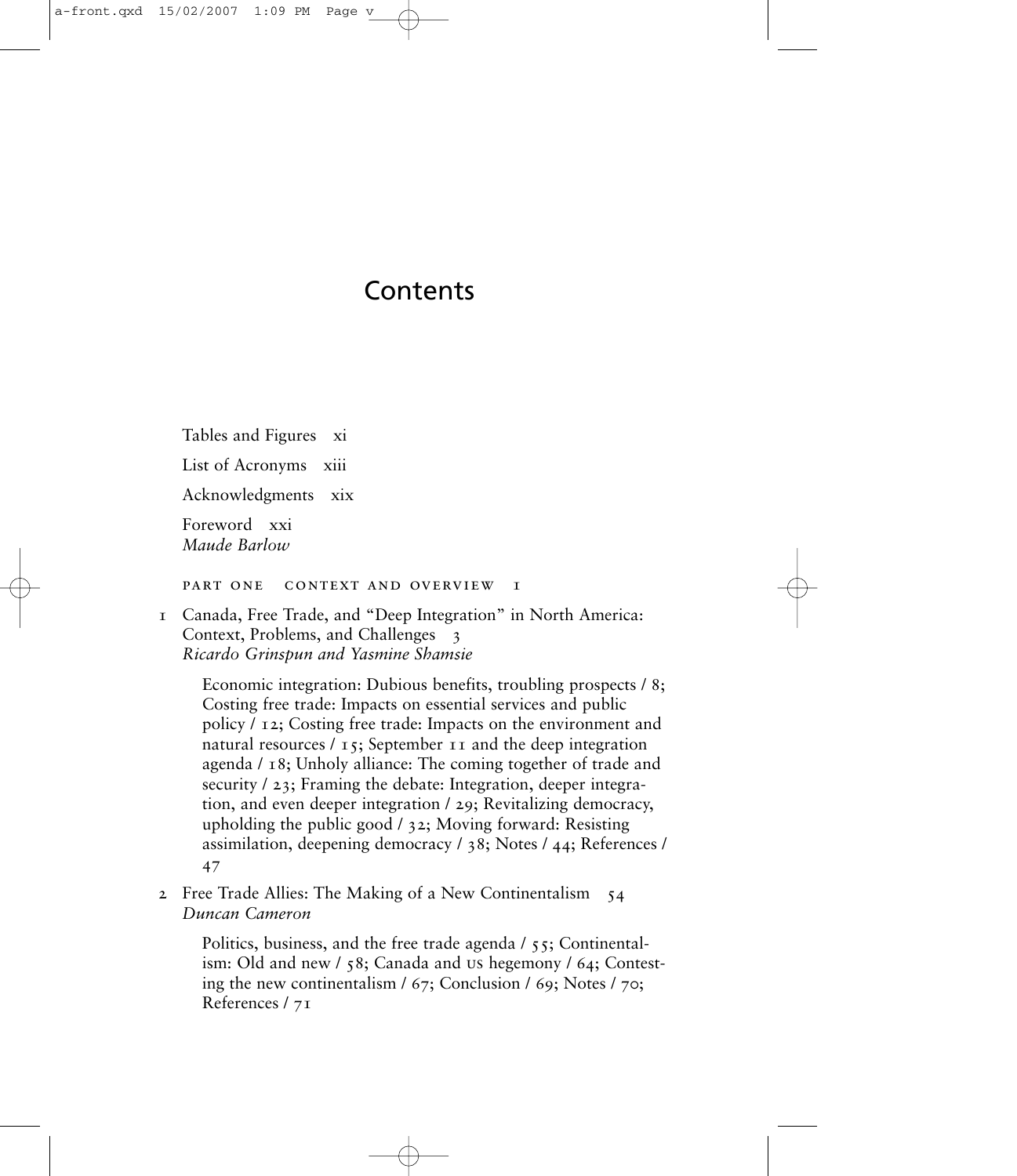## vi Contents

3 Corporate Canada: Washington's Empire Loyalists 74 *Tony Clarke*

Strategic lessons / 76; Corporate restructuring / 80; Security paradigm / 85; Strategic bargain? / 88; Conclusion / 98; Notes / 100; References / 101

part two september 11 and the deep integration agenda 105

4 Paradigm Shift or Paradigm Twist? The Impact of the Bush Doctrine on Canada's International Position 107 *Stephen Clarkson and Maria Banda*

Economic liberalization / 109; Prevention: National security at home / 110; Retribution and pre-emption: Military force for regime change / 115; Conclusion / 120; Notes / 125; References  $/126$ 

5 "Community of Law:" Proposals for a Strategic Deal with the United States 129

*Stephen Clarkson and Maria Banda*

Context: The political and economic conjuncture since 1994 / 130; After the shock: Fall 2001 / 132; Proposals for a new continental architecture / 134; The big idea: Institutional dilemmas and political realities  $/142$ ; Towards the big idea in small instalments / 148; Conclusion / 150; Notes / 151; References / 151

6 Fortress North America: The Drive towards Military and Security Integration and Its Impact on Canadian Democratic Sovereignty 154 *Steven Staples*

After September 11: A world map redrawn  $/$  155; The assault on "human security" / 155; The Bush Doctrine and the next phase of globalization / 156; Corporate Canada rallies for a "big idea" / 159; Building Fortress North America / 161; The strategic alliance between the corporate and defence lobbies / 162; Background to Canada-us continental military cooperation / 164; New commands and the Bi-National Planning Group / 167; National Missile Defence / 170; Confronting the militarycorporate lobby / 172; A reinvigorated movement is needed / 175; Notes / 176; References / 177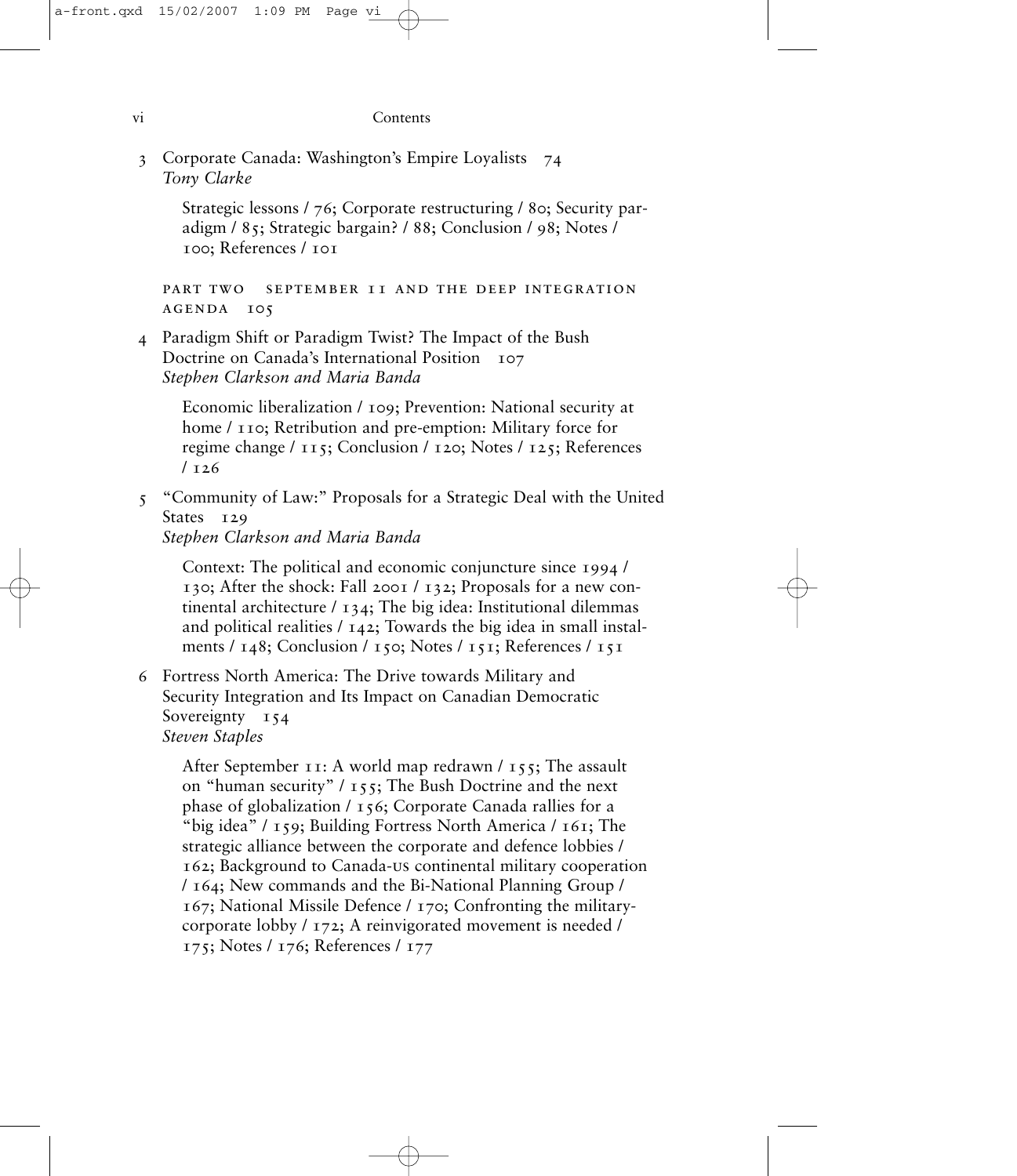7 Risking Rights: An Assessment of Canadian Border Security Policies 180 *Sharryn J. Aiken*

Securing the nation with immigration law / 182; Border (in)security / 188; Racial profiling / 192; Conclusion / 200; Notes / 202; References / 203

part three free trade: economic and labour impacts 209

8 From Leaps of Faith to Hard Landings: Fifteen Years of "Free Trade" 211 *Andrew Jackson*

The great free trade debate / 212; Downward harmonization: Social dimensions of the integrated economic space / 221; Moving forward / 230; Afternote / 231; Notes / 232; References / 232

9 Critical Macroeconomic Aspects of Deepening North American Economic Integration 234 *Mario Seccareccia*

North American commercial integration: Some stylized facts / 236; Macroeconomic policies: The record / 241; Greater North American monetary integration? / 250; Conclusion / 252; Notes / 253; References / 256

10 All Pain, No Gain: Canadian Labour in the Integrated North American Economy 259 *David Robinson*

> The lost decade: The labour market in the 1990s / 260; Explaining the great Canadian slump of the 1990s / 265; The impact of economic integration on labour standards / 272; Conclusion: Which way for labour? / 275; Notes / 276; References / 277

11 The Costs and Benefits of a Canada–us Customs Union 280 *Marc Lee*

> Customs union and economic integration / 281; Eliminating rules of origin / 285; The downside of "common" trade policy / 287; us trade remedy laws, retaliation and harassment / 290; Assessing the bargain / 291; Notes / 293; References / 294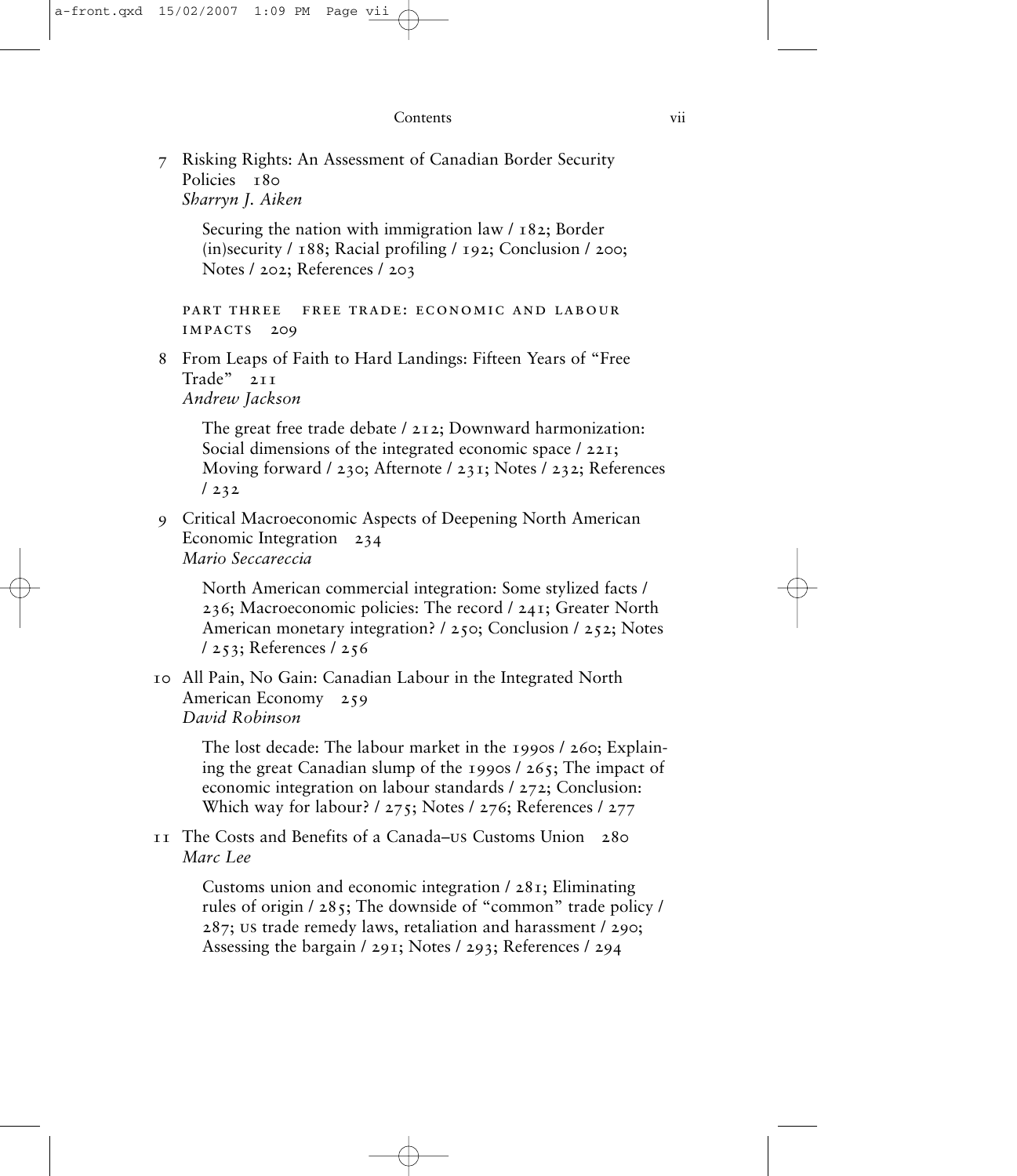part four free trade: impacts on public policy and culture 297

12 An International Bill of Rights for Foreign Investors 299 *Steven Shrybman*

> The special case of foreign investment treaties / 299; A revolutionary expansion of investor rights / 300; Deploying investor rights / 302; Investor rights and public services / 304; P3s, privatization, and investor rights / 305; Contracting out of NAFTA? / 309; Investor rights in search of a rationale / 310; The uncertain future of foreign investor rights / 312; Human rights not corporate rights / 313; Notes / 313; References / 314

13 Impact of Trade Agreements on Subnational Governments 317 *Kathy Corrigan*

Trade agreements: CUFTA, NAFTA, WTO and AIT  $/$  317; Education and privatization / 327; Trade agreements and municipalities / 333; What happens next? / 337; Notes / 339; References / 340

14 Trade Treaties, Privatization, and Health Care Reform in Canada 343 *Jim Grieshaber-Otto, Scott Sinclair, and Ricardo Grinspun*

> Unsafe practices: Underfunding, commercialization, and decentralization / 344; Recent government reports on health care reform / 348; Hazardous mixture: Existing trade treaties and health care reform / 351; Looming challenges: New trade treaty negotiations / 358; Conclusion: Towards *healthy* health care reform / 364; Notes / 367; References / 368

15 Free Trade and Deep Integration in North America: Saving Canadian Culture 371 *Garry Neil*

> The Canadian cultural dilemma / 372; Canada-United States Free Trade Agreement: The sell-out begins / 375; Pressure on Canadian cultural policies continues / 379; Erosion of foreign ownership limits / 383; Defending against cultural assimilation / 385; Convention on cultural diversity / 386; Notes / 388; References / 389

16 Free Trade and Quebec Models of Development 391 *Dorval Brunelle and Benoît Lévesque*

> The Quiet Revolution / 391; Free trade in context / 394; The emergence of a second-generation development model / 395; Conclusion / 400; Notes / 402; References / 404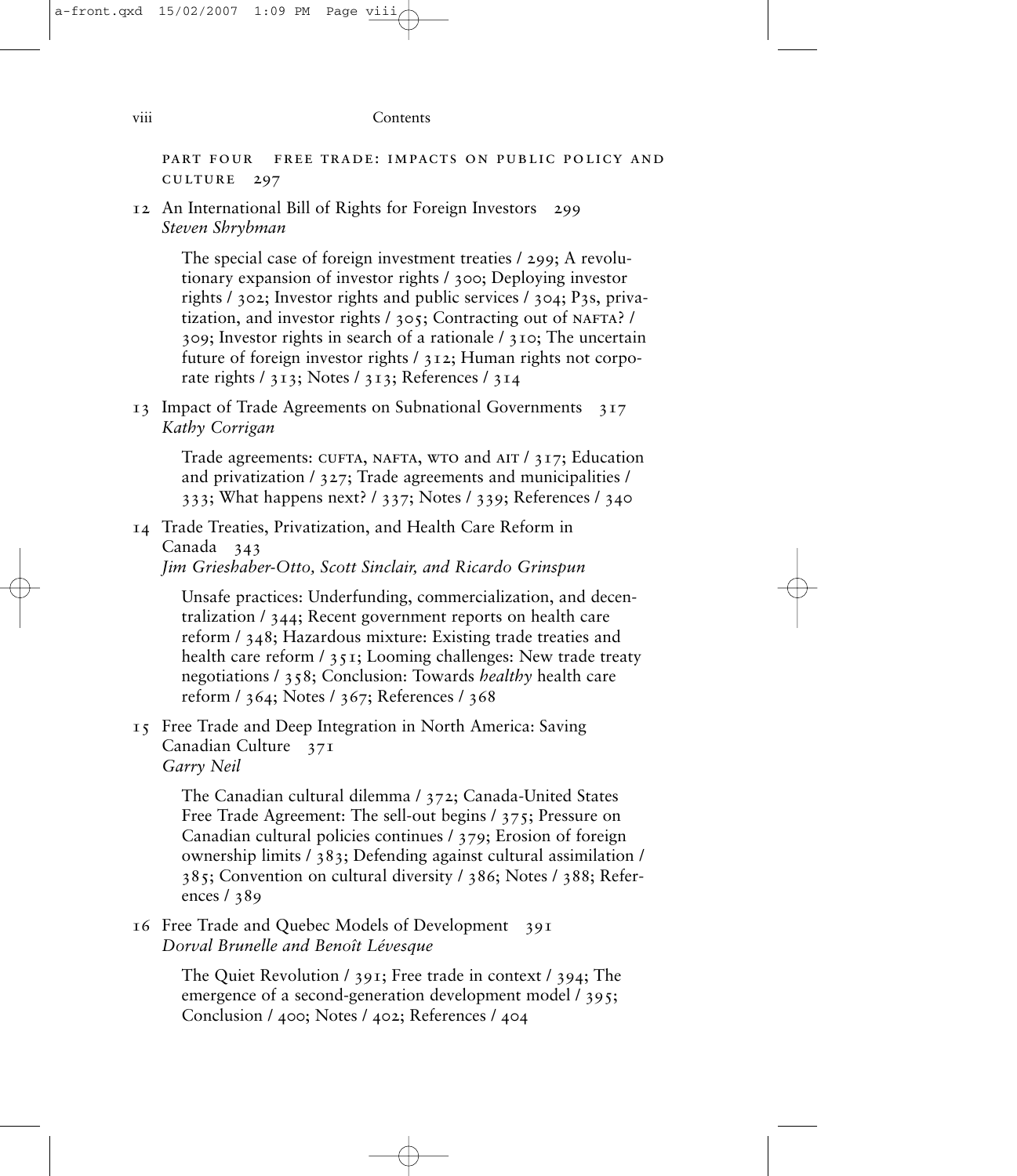## Contents ix

part five deep integration: impacts on environment, energy, and patent law 407

17 Breaking the Free Trade Addiction: An Intervention on Environmental Grounds 409 *Elizabeth May and Sarah Dover*

> What we are losing: The state of Canada's environment /  $411$ ; Who knew? Looking back on the establishment of NAFTA  $/$  414; On the sideline: NAFTA's environmental institutions  $/417$ ; The failure of strategic environmental assessment of trade agreements  $/419$ ; NAFTA and the (in)ability to respond to the environmental crisis  $/$  421; NAFTA, climate change, and the appetite for oil / 424; Taking bad to worse: "The big, stupid idea" / 430; Conclusion / 433; Notes / 434; References / 435

18 Imperialist Regulation: us Electricity Market Designs and Their Problems for Canada and Mexico 439 *Marjorie Griffin Cohen*

The Federal Energy Regulatory Commission (FERC) / 440; Regional Transmission Organizations (RTOs) / 442; Creating larger markets / 446; The electricity debate in Mexico / 448; Canada's regulatory system / 450; Conclusion / 453; Notes / 454; References / 456

19 Pipelines and Pipe Dreams: Energy and Continental Security 459 *Larry Pratt*

> A match made in heaven  $/$  462; Deregulation, NAFTA, and the promotion of exports / 466; Corporate strategies: Pressures to export / 470; Limits to integration / 473; Conclusion / 477; Notes / 478; References / 479

20 Of Harvard Mice and Prairie Farmers: Canadian Patents on Life  $481$ 

*Michelle Swenarchuk*

What is a patent?  $/$  482; The life patents debate  $/$  483; Life patent reform proposals / 493; Conclusion / 495; References / 496